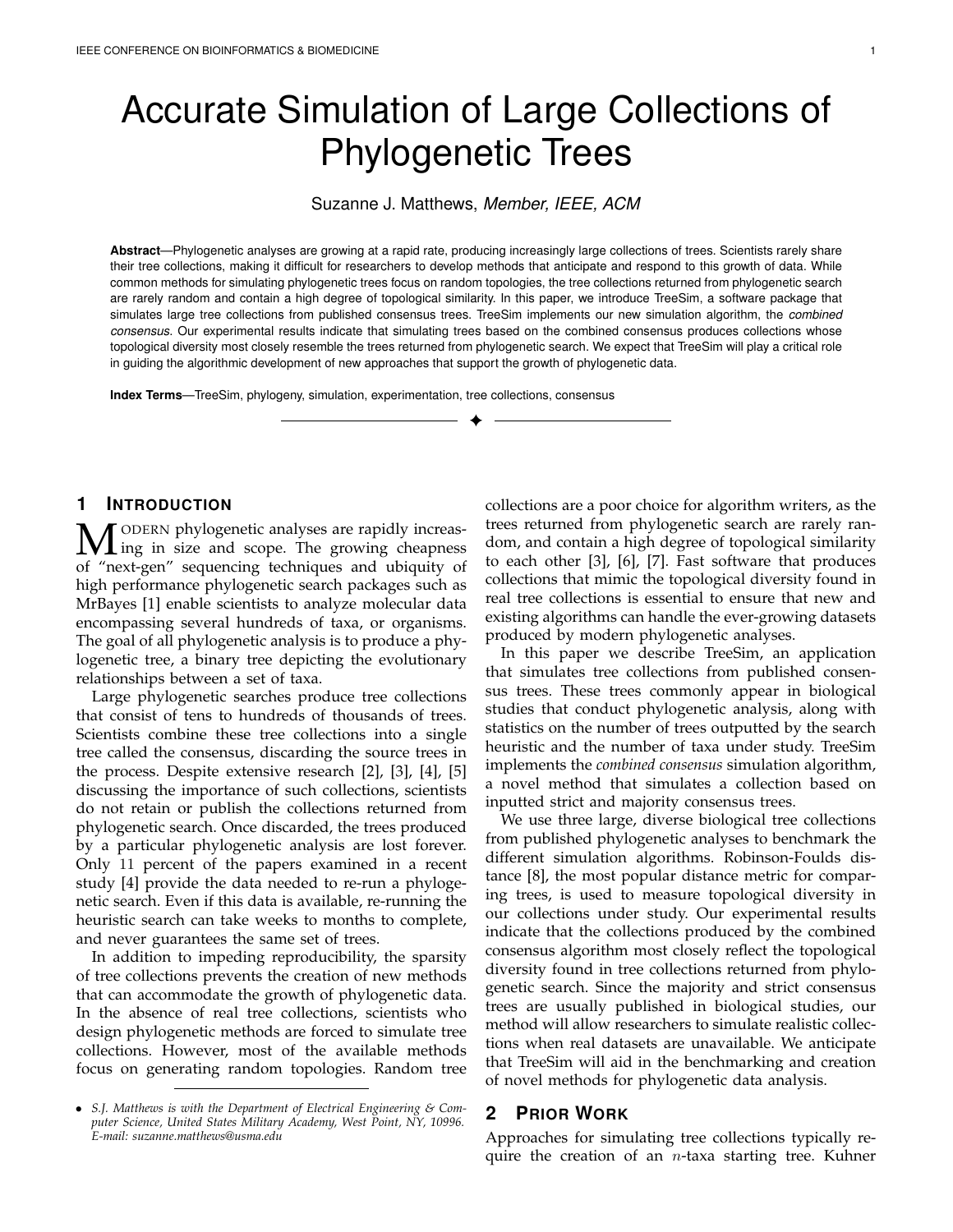and Felsenstein [9] describe a method for generating a random starting tree with the goal of creating individual topologies with varying levels of reconstruction difficulty and realistic branch lengths [9]. A simpler random starting tree can be constructed as follows. Starting with a pool of  $n$  taxa, randomly partition it into two daughter sets, dropping edges between the parent and the children. Repeat the process recursively until each taxon occupies a single leaf in the tree. A fully resolved unrooted starting tree contains  $n - 3$  internal edges (or bipartitions), and requires  $O(n)$  time to construct.

A collection of  $t$  identical trees over  $n$  taxa is constructed by duplicating a single *n*-taxa starting tree  $t$ times. A collection of  $t$  different trees is produced by generating t separate  $n$ -taxa random starting trees. The collections produced by these methods are either identical or maximally dissimilar. However, trees produced from phylogenetic search typically do not reside at either extreme, and contain a high degree of topological similarity, reflecting the close relationship between the produced trees.

#### **2.1 Consensus resolution approaches**

Sul and Williams [10] use the *consensus resolution* to simulate a collection of trees. The consensus resolution  $(r)$  is the percentage of bipartitions from a source tree collection  $(T)$  that is included in the constructed consensus tree. The strict consensus resolution is the percentage of bipartitions in the consensus tree that are contained in every tree in  $\mathcal T$ . The majority consensus resolution is percentage of bipartitions that are contained in a majority ( $> 50\%$ ) of the trees in T. Note that the majority consensus necessarily must be at least as large as the strict consensus resolution.

For example, a majority consensus of 100 percent indicates that every bipartition in the consensus tree appears in a majority of the trees in  $T$ . A strict consensus of 100 percent denotes that all the trees in the collection are identical. A strict consensus of 50 percent indicates that 50 percent of the bipartitions in the consensus tree appear in every tree in  $\mathcal T$ . A majority consensus of 0 percent indicates that no bipartition appears in the majority of the trees (a star topology), a result that implies that trees in  $M$  are very dissimilar to each other. The strict and majority consensus algorithms below closely resemble those originally described [10] by Sul and Williams. In the original algorithms, bipartitions were sampled from a provided random starting tree.

A collection of t trees over n taxa with a strict consensus resolution  $s$  is created by sampling  $s$  percent of the  $n - 3$  bipartitions of the starting tree, producing a "seed" topology which is assigned to each of the  $t$ output trees. At this point, each of the  $t$  output trees is an identical strict consensus tree with resolution s, implying that the remaining  $(1 - s) \times 100$  percent of the bipartitions in each tree are unresolved. Each output tree is fully resolved to a binary tree by randomly adding the remaining bipartitions.

To simulate a collection with majority consensus resolution  $m$ , we randomly sample  $m$  percent of the starting tree's bipartitions; call this set  $R$ . For each bipartition  $b \in \mathcal{R}$ , we generate a random number p between 50 and 100 and assign  $b$  to  $p$  percent of the  $t$  output trees. We then iteratively build each tree with its assigned bipartitions, resolving each tree fully to a binary tree by adding random bipartitions as necessary.

#### **2.2 Shortcomings**

Both algorithms suffer from some shortcomings. The trees in a collection simulated from the strict consensus are biased toward a single core topology, and may have no other sources of similarity. A collection of trees simulated from the majority consensus rate enjoys a more even distribution of bipartitions. However, the bipartitions in a consensus tree with a majority resolution rate of 100 percent need only appear in 50 percent of the source trees. Therefore, up to 50 percent of the  $n-3$  bipartitions in each tree are left to be randomly resolved. The resulting tree collection may contain too much topological diversity, despite having a high majority consensus rate.

Sul and Williams kindly make their code for the strict consensus and majority consensus algorithms available in packages unresolverstr [11] and unresolvermaj [12], respectively. Unfortunately, the published code produces malformed topologies on large datasets and requires a prohibitive amount of memory and run-time. In addition, the requirement of inputting resolution rates mandates that the user infers appropriate resolution parameters, an unclear process.

# **3 TREESIM**

The goal of TreeSim is to produce high quality simulated collections of trees. We accomplish this by using the consensus trees provided by a particular phylogenetic analysis. Unlike sequence alignments and tree collections, consensus trees commonly appear in the text of the paper, along with the number of trees produced by the analysis and the number of taxa. Increasingly, researchers deposit their consensus trees in TreeBASE [13] and other databases. Software like TreeRipper [14] can also be used to extract phylogenetic trees directly from the text of a paper.

#### **3.1 Combined consensus collection**

The hallmark of TreeSim is our novel combined consensus simulation algorithm. Unlike the majority or strict consensus simulation algorithms, the combined consensus uses both a majority consensus resolution  $m$  and a strict consensus resolution s, where  $m \geq s$ . The end result is that the tree collections have topological diversity levels that more closely resemble real collections. Tree collections outputted from phylogenetic search have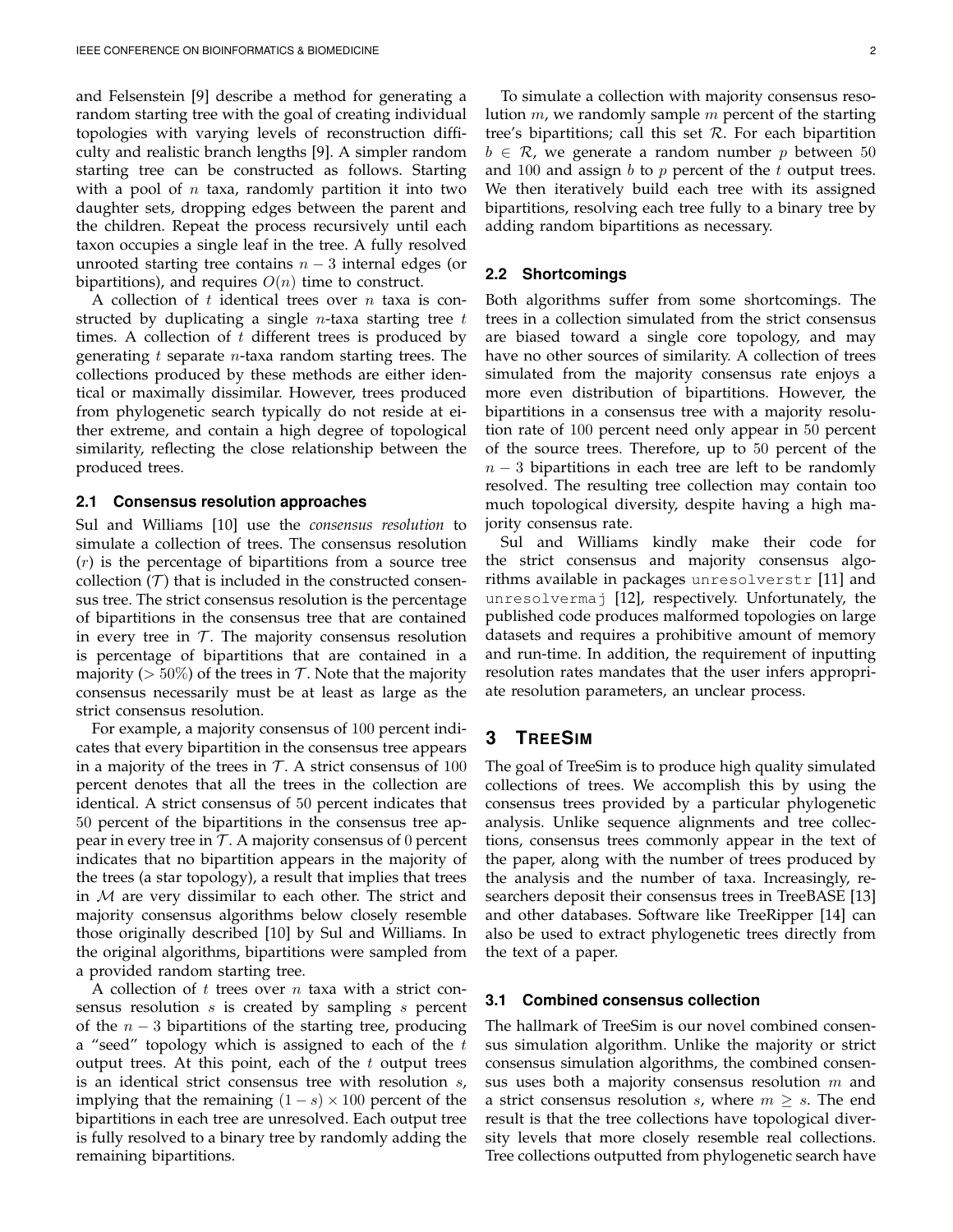multiple dimensions of similarity, and typically have non-zero strict and majority consensus rates.

The combined consensus simulation algorithm requires an n-taxa majority consensus tree, and the corresponding strict consensus tree. We start by reading in each tree, calculating the resolutions  $s$  and  $m$  in the process. Let  $S$  denote the set of bipartitions in the strict consensus tree, and  $R$  be the set of bipartitions from the majority consensus tree. Note that  $S \subseteq \mathcal{R}$ . The set S is assigned to each of the  $t$  output trees. Next, each bipartition  $b \in \mathcal{R} - \mathcal{S}$  is assigned to some p percent of the output trees, where  $50 \le p \le 100$ .

As an example, consider a 13-taxa tree (10 bipartitions) with a majority and strict consensus resolutions of 90 percent and 50 percent, respectively. The majority consensus tree has 9 bipartitions  $(R)$ , and the strict consensus tree has 5 bipartitions  $(S)$ . We assign the 5 bipartitions in  $S$  to each of the t output trees, while the remaining 4 bipartitions in  $R$  are assigned to  $p$  percent of the *t* trees, where  $p \ge 50$ . Each tree is then fully resolved to a binary tree.

#### **3.2 Strengths**

The sampling of the strict consensus bipartitions from the majority consensus bipartitions guarantees that  $s$ percent of the bipartitions in the starting tree are contained in all the output trees. Adding the remaining bipartitions in  $R$  to a majority of the trees guarantee that there is another dimension of similarity in the output trees. In addition to the combined consensus, TreeSim also implements updated forms of the majority and strict consensus algorithms from unresolverstr and unresolvermaj so that strict and majority consensus bipartitions are taken from consensus trees, and not sampled from a random topology. A benefit of using consensus trees is that the consensus resolution no longer needs to be specified; it can be calculated directly from the input tree.

Users can also simulate collections using any of the described algorithms even if consensus trees are not available, assuming consensus resolutions are provided. In this latter case, all algorithms will start from a random starting tree. Our implementation builds upon and extends Sul's and Williams' work, fixing critical bugs that allow the algorithms to efficiently and correctly build arbitrarily large collections of trees.

# **4 EXPERIMENTAL METHODOLOGY**

TreeSim is written C++ and is compiled with g++ 4.6.3 with the -03 option, and is accessible from https: //github.com/suzannejmatthews/treesim. Experiments were conducted on a 64-bit Intel machine running Ubuntu Linux 12.04 with two quad-core 1.2Ghz processors and 32 GB of RAM.

#### **4.1 Description of Datasets**

We experiment on three topologically diverse tree collections obtained from previously published phylogenetic studies:

- freshwater: A collection of 20,000 trees over 150 freshwater taxa produced from two runs of Bayesian analysis [15], and consisting of 1, 168 unique bipartitions. The collection has strict and majority consensus resolutions of 34.01% and 85.71% respectively. The strict consensus resolutions for runs 0 and run 1 were 37.42% and 34.69%, while the majority consensus resolutions for runs 0 and 1 were 89.12% and 90.47% respectively.
- angiosperms: A collection of 33,306 trees over 567 angiosperm taxa produced from 12 runs of Bayesian analysis [16], and consisting of 2, 444 unique bipartitions. The strict and majority consensus rates for this collection are 51.77% and 92.55% respectively. Each run has distinct strict and majority consensus rates. The strict consensus rates for each run ranges between 61.70% and 67.20%. The majority consensus rates for each run ranges between 91.31% and 95.74%.
- insects: An collection of 150,000 trees over 525 insect taxa produced from 5 runs of Parsimony analysis [17]. A total of 573 unique bipartitions exist in this dataset. The collection's strict consensus rate and majority consensus rate are 90.04% and 99.23%, respectively. Each run's consensus rates are identical to the collection as a whole.

#### **4.2 Performance Metrics**

Our goal is to produce tree collections that contain similar levels of topological diversity to those outputted by phylogenetic search. To this end, we use popular bipartition-based methods for assessing topological diversity. We first count the average number of unique bipartitions (internal edges) produced in our simulated datasets and compare it to the bipartition counts in our real datasets.

In the next set of experiments, we simulate each run of our datasets using the different consensus resolution algorithms. We split each real tree collection into its respective runs and calculate the majority and strict consensus tree for each run. A  $t \times t$  RF distance matrix is produced for each run, where each cell  $(i, j)$  in the matrix represents the RF distance between trees  $T_i$  and  $T_j$ . The RF distance [8] between any pair of trees  $T_i$  and  $T_i$  is defined as:

$$
RF(T_i, T_j) = \frac{|B(T_i) - B(T_j)| + |B(T_j) - B(T_i)|}{2}
$$

where  $B(T)$  represents the set of bipartitions in tree T.

The normalized RF distance (RF rate) is calculated as  $RR(T_i, T_j) = \frac{RF(T_i, T_j)}{n-3}$ . An RF distance (RF rate) of 0 indicates that the two trees are identical, while an RF distance of  $n-3$  (RF rate of 1) indicates that the two trees are maximally dissimilar.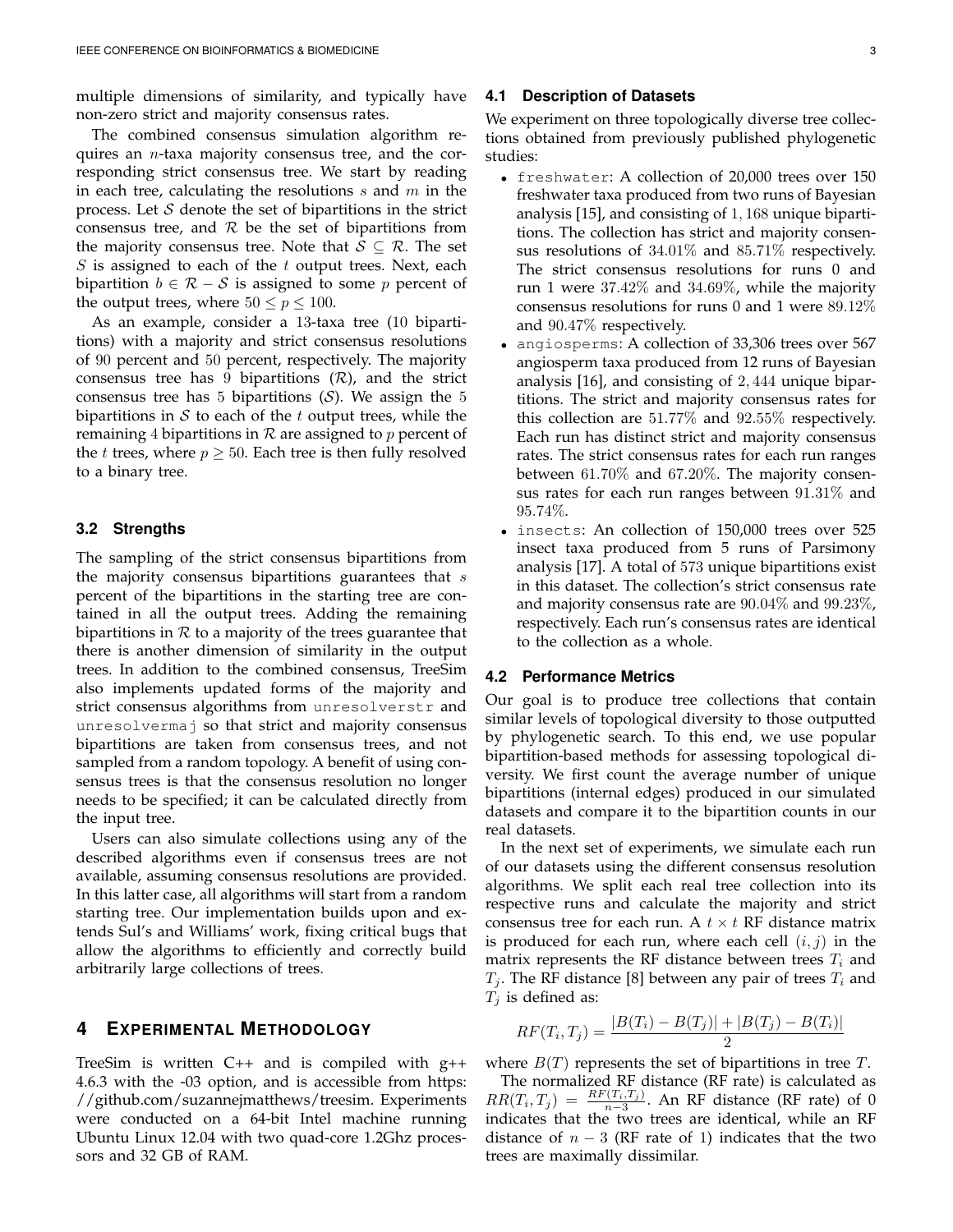| <b>Simulation</b> | Data Sets   |                             |                |  |  |
|-------------------|-------------|-----------------------------|----------------|--|--|
| Algorithm         | freshwater  | angiosperms                 | insects        |  |  |
| Random            | 1,797,952.3 | $\overline{12, 491}, 544.0$ | 49, 159, 860.6 |  |  |
| Strict            | 496, 916.0  | 2,100,514.0                 | 125,592        |  |  |
| Majority          | 47, 461.0   | 221, 954.33                 | 180, 511       |  |  |
| Combined          | 18, 314.0   | 60, 198.0                   | 2,521.0        |  |  |
| Real Data         | 1,168       | 2.444                       | 573            |  |  |

TABLE 1

Number of unique bipartitions contained in our simulated collections contrasted with our biological datasets.

# **5 RESULTS**

We calculate statistics for our real datasets by using the HashCS [3], HashRF $(p, q)$  [18], and TreeZip [19] software packages. The strict and majority consensus trees returned for each biological dataset are used to seed the simulation algorithms. We confirm that the simulated datasets had consensus resolutions that either matched or closely resembled the inputted parameters. We simulate three collections per algorithm per run and/or dataset of interest. The numbers reported in the remainder of this section represent the average performance of each algorithm over its three simulated collections.

#### **5.1 Bipartition Diversity**

In our first experiment, we are imagining the scenario when a single strict and/or majority consensus tree was generated for the entire dataset. Table 1 compares the average number of unique bipartitions in the collections produced by our simulation algorithms contrasted with our real tree collections. Our experiments indicate that combined consensus simulation algorithm produces up to 71.6 (49.81) times less unique bipartitions than the majority (strict) consensus simulation algorithm. Of all the simulation algorithms, the combined consensus produces the number of unique bipartitions closest to the real datasets.

#### **5.2 Topological Diversity**

In our second set of experiments, we are imagining a scenario where consensus trees are provided for every run in a dataset. After partitioning each biological collection into their respective runs, we use HashCS to determine the strict and majority consensus trees for each run. We use the consensus trees, number of output trees, and number of taxa to seed the combined, strict and majority consensus tree collection algorithms, producing simulated runs. For every pair of runs in a particular dataset, we compute a  $t \times t$  RF distance matrix for the trees between the runs, and compute the average RF rate.

We visualize each dataset as a heatmap in Figure 1 through Figure 3. Each cell  $(i,j)$  in the heatmap represents the average RF rate between the trees in run  $i$ compared to the trees in run  $j$ . The heatmap is colored to highlight areas of similarity, ranging from red to purple. "Hotter" (reddish) cells indicate runs where the trees

| Simulation | Data Sets  |             |          |  |
|------------|------------|-------------|----------|--|
| Algorithm  | freshwater | angiosperms | insects  |  |
| Random     | 7.24       | 53.65       | 223.49   |  |
| Strict     | 9.49       | 72.35       | 807.65   |  |
| Combined   | 23.48      | 199.96      | 1,077.35 |  |
| Majority   | 26.05      | 262.44      | 3.284.41 |  |

TABLE 2 Time (in seconds) required to simulate our biological datasets.

are closer to each other, while "cooler" (blue/purple) cells indicate runs where the trees are further apart. Each dataset shows very different patterns of similarity, reflecting their diversity. In this set of experiments, our goal is to determine which algorithm best captures the topological characteristics of the real datasets. The random algorithm consistently produced RF rates of over 0.99 for each dataset, yielding heatmaps of pure purple. For brevity, they are not shown here.

For each of our datasets, the combined consensus algorithm produced tree collections with levels of topological diversity that most closely resembled the datasets returned from phylogenetic search. In all cases, the trees in the simulated collections tend to be more diverse than those in the real collections. For example, the angiosperms dataset contains a very diverse set of trees. Overall, the runs are very similar to each other, with average RF rates ranging between 0.099 and 0.184. The trees produced by our combined consensus simulation algorithm produces trees with RF rates ranging between 0.120 to 0.227. The trees contained in the insects dataset contained highly similar trees, with RF rates ranging from 0.035 to 0.037. On this dataset, the combined consensus algorithm simulated a collection containing RF rates that varied between 0.032 and 0.044, reflecting the very high level of similarity of the trees.

The strict and majority consensus algorithms consistently performed poorer than the combined consensus algorithm in these experiments. The performance of the strict consensus simulation algorithm varied with the strict consensus resolution for the collection. For example, in the freshwater dataset, the strict consensus resolution for each run was under 40 percent. This relatively low resolution caused the strict consensus simulation algorithm to do poorly on this dataset. While it did better with the higher strict consensus rates in the angiosperms and insects datasets, the trees produced had a much higher level of topological diversity than the combined consensus. The majority consensus algorithm consistently produced runs with average RF rates that ranged from 0.329 to 0.448.

#### **5.3 Run-time analysis**

We perform two run-time studies. In the first, we measure how quickly each of TreeSim's simulation algorithms can generate a collection of  $t$  trees over  $n$  taxa. One way we imagine TreeSim being used is to simulate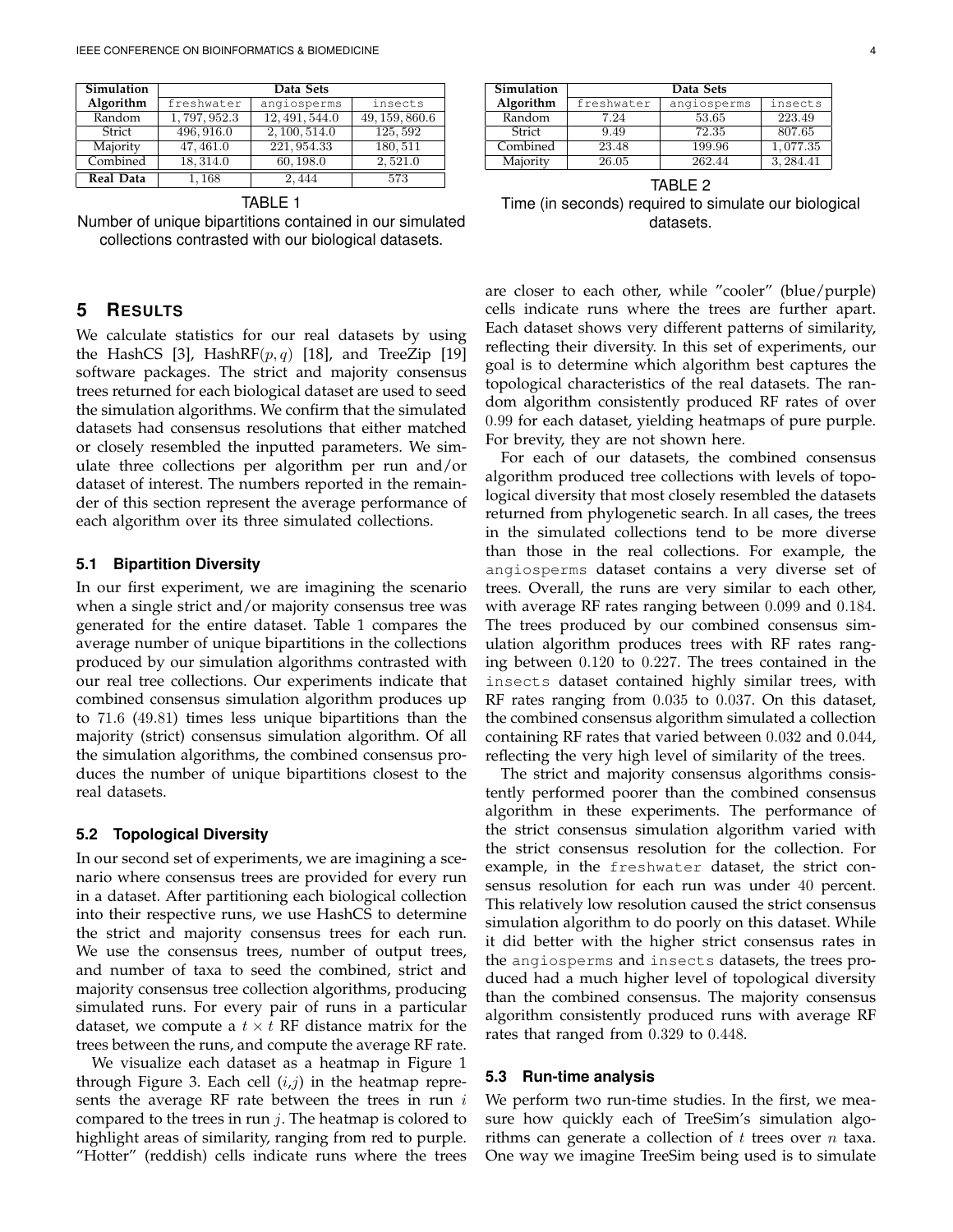

Fig. 1. Comparison of freshwater dataset with simulated datasets produced by combined, strict, and majority consensus algorithms (view electronically).



Fig. 2. Comparison of angiosperms dataset with simulated datasets produced by combined, strict, and majority consensus algorithms (view electronically).



Fig. 3. Comparison of insects dataset with simulated datasets produced by combined, strict, and majority consensus algorithms (view electronically).

larger collections of trees based on some existing consensus resolution rates. We study the scalability of TreeSim for this approach in our second set of experiments, where we study how an increase in the number of trees affects the time required to simulate each dataset.

Table 2 shows the amount of time it takes to simulate each of our different biological datasets using the algorithms implemented in TreeSim. It is fastest to simulate a random collection of trees, requiring between 7.24 seconds and 3.62 minutes on average. The majority simulation algorithm typically takes the longest, requiring 54.7 minutes to simulate the insects dataset. The combined consensus simulation method in contrast requires only 17.95 minutes to simulate insects, as the number of bipartitions in  $R - S$  for this collection is low.

In our second set of experiments, we artificially increase the number of trees in each real dataset, while keeping all other parameters in the datasets the same. Generating a tree collection in this manner allows a scientist to artificially increase the number of trees in a collection, while maintaining a similar level of topological diversity. Our experimentation shows that a collection of